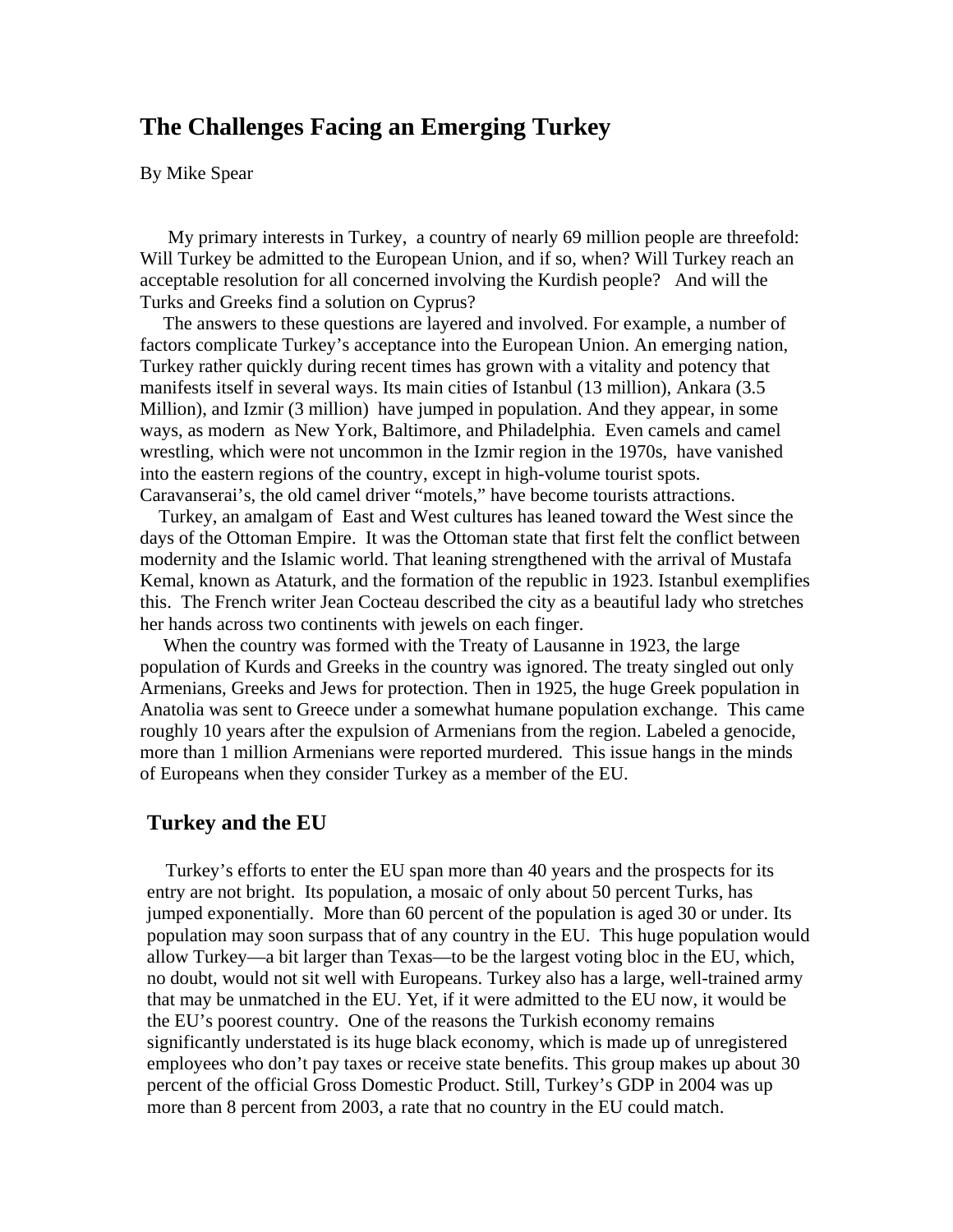Turkey's secular democracy is estimated to be 99 percent Islamic. Secular means that there is a distinct separation between the church and state. This is the legacy of Ataturk, and the Turkish military has been unrelenting in maintaining this status quo. Even the more highly religious Muslims have accepted this. Another factor that may be bothersome to EU members is that Turkey still does not seem to have, for want of a better term, a European way of life—not with such things as calls to prayer over loud speakers in its cities five times a day, or honor killings which still occur in the eastern regions of the country. It's still the East in a number of ways regardless of all the efforts to the contrary, intensified in the last 30 years, that started with Ataturk. Recently these changes have included such things as abolition of capital punishment, dropping many restrictions on the Kurds, allowing a somewhat freer press, abolition of random searches without a court order, and a ban on torture. Adherence to the latter has been problematic because change in habit is often difficult. In 2004, 337 people claimed to have been tortured compared with 340 the year before, according to the Turkish Human Rights Foundation.

 Turkey, a country where prostitution is legal, is well aware also that the West looks unfavorably on its growing sex trade in which potentially meretricious women are imported from or abducted in Russia, Azerbaijan, Kyrgyzstan, Romania, Georgia and Iran and forced into prostitution in "general houses" in Turkish cities. Known as "Natashas," these "ladies of the night" have involved more than 1,000 women annually in recent years.

 Another problem for the EU, is that Turkey is becoming a staging area for illegal migration to other countries. Turkey has made some progress against this and the sex trade to appease both the EU and the United States, which pours financial aid into the country.

 Another aspect of the country that causes Europeans pause is the way police mass by the hundreds in the large cities to deal with protests. Turkey has made progress in respecting the rights of its citizens, The New York Times reported in April, but that progress was marred by vicious beating of International Women's Day demonstrators by police in March, evidence that violent repression lingers. Also, there are disturbing signs that the government is flagging in its commitments to freedom of expression, the Times reported. The press is often intimidated and threatened when reporting government activities in a less than favorable light. And the Army is quick to suppress activities that may or may not be a threat to the government.

 The Turkish government also shows signs of failing to keep its pledge to help more than 300,000 Kurds who were expelled from their villages by security forces more than a decade ago, according to the Times. Most are scratching out a living in urban slums because they fear government-installed paramilitary guards, who have been attacking and sometimes killing returning refugees, the Human Right Watch reported in March.

 Then too, over the years, there has been significant instability in the burgeoning secular democracy, with military coups in 1960, 1971, 1980, and the military intervention in 1997-98. Yet after each, the military, after a time, allowed the government to return to civilian hands. The military, nevertheless, continued to look over the civilian government's shoulder. The country may be past these military takeovers now. That is the opinion of Maj. Gen. Cenguiz Arslan, Chief of Strategy and Force Planning Department, Turkish General Staff. "Secularism in Turkey does not need the Army as a guard anymore," he said in May.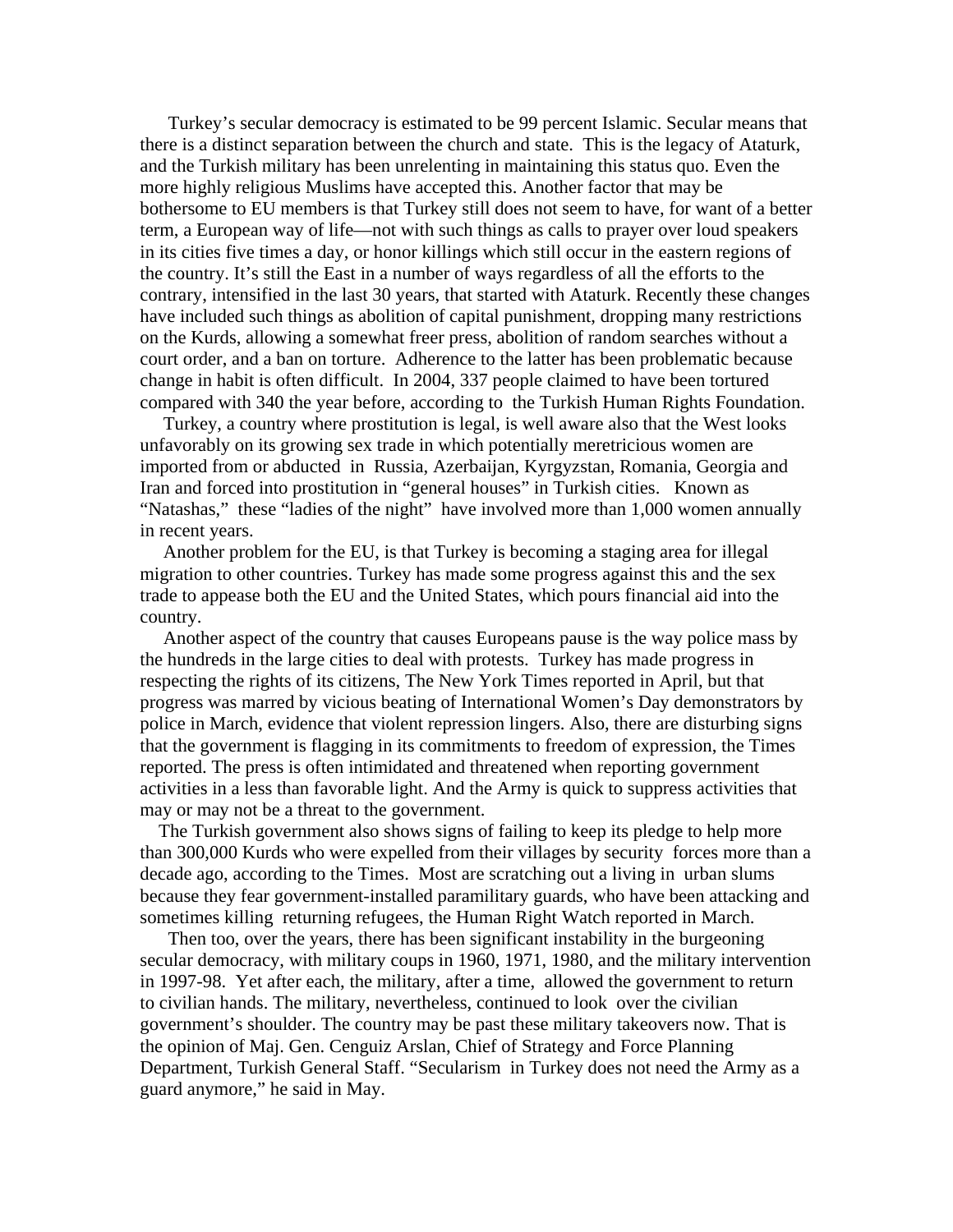As for the prospects of entering the EU, and the coming October talks, Arslan said that whether or not that occurs the fact is that "Turkey has already invaded Europe." Turks have been emigrating to European cities for years. There are 2.5 million Turks in Germany alone.

 "We will integrate, no matter what,"Arslan said. "They need us. We will integrate and we will all change."

 What this means, Arslan said, is that Turkey's growth and development will mean that Europe will eventually need Turkey. He said, "We accept being the bride, because it is the groom that does all the changing." A prerequisite to the October talks was supposed to be formalized relations with the EU's new members, including the Cyprus Greek government.

 In referring to the long quest to enter the EU, Arslan used the Turkish parable of Mecnun's love for the beautiful Leyla in which Mecnun, after some years of unrequited love, discovers that she is not all he thought she was. That could be the case with Turkey and the EU, he says. "Look," he said, "they've been organized for 40 years and they can't even agree on a constitution." A month later, as if to emphasize that point, France, then the Netherlands, voted down the EU constitution. The "No" vote in both countries was a clear message that European integration has gone awry. The "No" vote could set the continent's plans back for years, the Associated Press reported.

 The action in France brought political disarray to that country, and forced President Jacques Chirac, amid calls for his resignation, to replace his prime minister in order to save his government. And in the Netherlands, Dutch liberals worried that a more united EU would weaken liberal socialist policies and conservatives feared losing control of immigration, according to the Associated Press.

 All 25 of the EU countries must ratify the constitution for it to take effect as planned on November 1, 2006. Nine countries already have done so. They include Austria, Hungary, Italy, Germany, Greece, Lithuania, Slovakia, Slovenia and Spain. The EU constitution was designed to further unify the 25-nation bloc and give it more clout on the world stage. But the draft document must have the approval of all nations to take effect.

 Not only were Turkey's chances of getting into the EU damaged by the French and Dutch referendums but also by the expected return to power in Germany of the Christian Democrats who are opposed to Turkish membership, according to former Ambassador Morton Abramowitz, writing recently in the Wall Street Journal. Pessimism about Turkey's EU entry is creeping into the public domain and raising questions about whether Turkey should take more politically painful domestic reforms if entry prospects are receding, he said.

 The United States is a strong supporter of Turkey's entry into the EU, but Gen. Arslan and Turkish leaders must wonder why the U.S did not consult Turkey about Democracy in Iraq, since Turkey has 80 years of experience with democracy.

 "We need some explanation from the U.S. on the ideological war on terrorism," he said. "We should find the ideological cause that will establish democracy in those countries. We need to improve the prerequisites. No one can know better than Turkey about democracy in this part of the world."

 Turkey long has had strong ties with Europe. It has been an economic, political and military member of the Western bloc for many years, having memberships in NATO, the Council of Europe, the Organization for Economic Cooperation and Development and its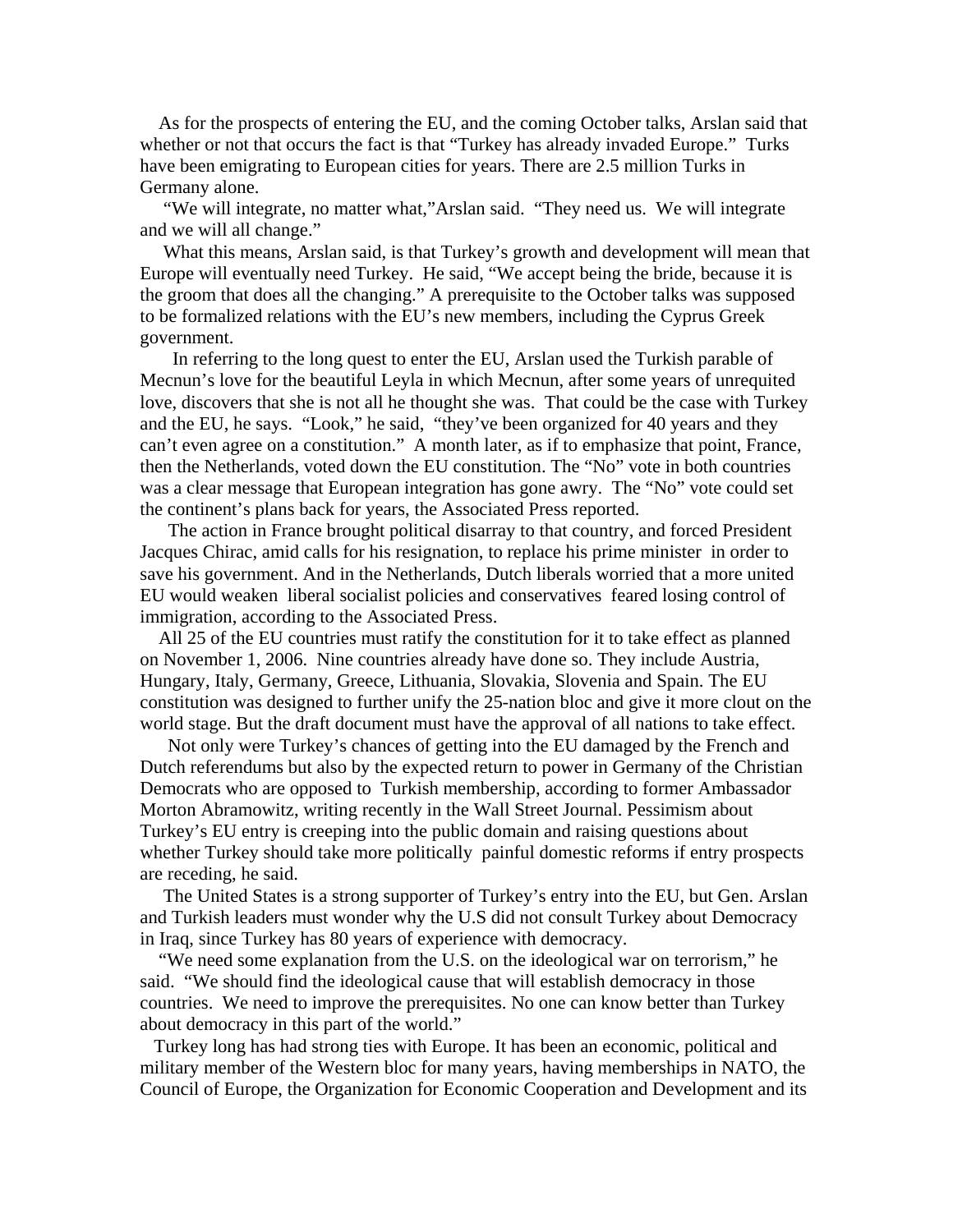associate membership in the EU, which began in 1963. It formally applied for full EU membership in 1987. Its hopes were raised when it was officially recognized as a candidate in 1999. When it met most conditions in 2004 established by the EU in 2002, the October date for the talks was set. The election of Recep Tayyip Erdogan as prime minister in 2002 helped Turkey's chances. At the time, he was quoted as saying: " Our most urgent issue is the EU, and I will send colleagues to Europe. We have no time to lose."

 The approval of Turkey as an equal, free, strong member of the Western world will send a strong message from Palestine to Indonesia that Moslems can interact with the West economically, politically and through other peaceful ways by following Turkey's example, according to a recent article in Turkish Weekly by Sedat Laciner, director of the International Strategic Research Organization in Ankara. So, while Turkey's EU membership will strengthen Turkish Islam and help it find more adherents around the world, the feeling of victimization that radicalizes Moslems and leads them to marginal groups, will be weakened, he said, and this can be taken as the first step to dry the terror swamps among the Moslems.

 EU entry would allow Turkey to catch up with the modernity of Europe, and people of the Middle East would consider this a great success, former Turkish leader Suleyman Demirel said in a recent interview published in the Turkish Policy Weekly. Being refused would harm Turkey's image not only in the Middle East but also in the Caucasus, the Balkans and Central Asia, he said.

 Professor H. Pinar Bilgin, of the Department of International Relations at Bilkent University in Ankara, was no more optimistic than Arslan about Turkey's entry. Asked when Turkey might join the EU, she barely hesitated to answer, "In at least 15 years."

 She points to France's Valery Giscard D'Eastaing's remark that Turkey's capital was not in Europe and that 95 percent of its population was outside of Europe. Then there are the skeptics who say that the EU will never let Turkey in because it is Muslin, she says.

 Among issues of concern to the EU are migration and security, Bilgin says. Whereas European countries used non-military agencies to enforce security, Turkey used its military. And the EU doesn't want Turkey's migration problems to become its problems, she says.

 With Turkey's push to become a EU member, the Armenian issue continues to come to the fore. Even though European heads of state have repeatedly raised the subject, Turkey, despite its zeal to demonstrate its European credentials, continues to reject the claim that genocide occurred against the Armenians in Turkey in 1915.

 Another hurdle that Turkey must jump to get full EU membership is Cyprus. And on this issue, Turkey has been willing to compromise.

## **Cyprus:**

 Pressured by the EU to change its stand on Cyprus, the 160,000 Turkish Cypriots agreed to a United Nations plan in 2004 to unite both sides of the Island. They did this with the expectation that EU countries and the United States would lean hard on Greek Cyprus to accept the deal and, at a minimum, end the economic isolation of the Turkish Cypriots, according to Abramowitz's Wall Street Journal piece. But Greek Cyprus turned the deal down with little political cost and is now preventing the EU from helping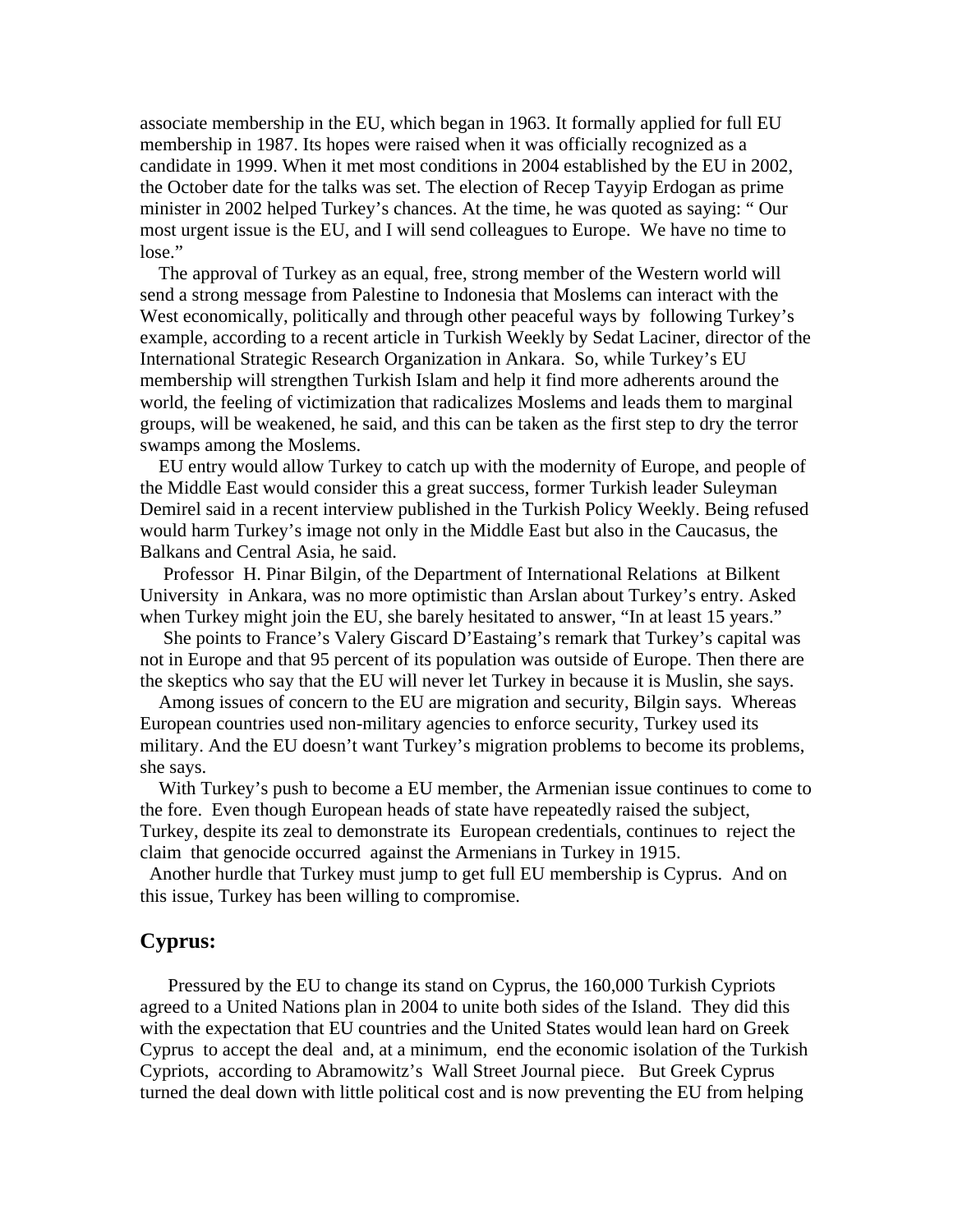Turkish Cypriots. The Greek Cypriots are using their leverage as EU members to force more concessions from Turkish Cypriots. They continue to receive international economic and EU aid on behalf of the Turkish Cypriots, none of which finds its way to the north.

 Unity on Cyprus seems a long way off. The island is divided by ethnicity, language and religion. About 80 percent of the population speaks Greek and are Greek Orthodox Christians and about 20 percent are Turkish-speaking Muslims.

 The conflict between the two populations has its roots in a bloody struggle between religions that goes back to the Middle Ages with the gradual conquest of the Greekspeaking Byzantine empire by the Turks. The main goal of the Greek Cypriots is "enosis," which is union with Greece.

 This issue has had a negative effect not only on the relations between the two countries but the overall security in the eastern Mediterranean. Turkey is particularly aware of this since it is at the epicenter of one of the world's most unstable regions—the Caucasus, the Middle East and the Balkans.

 A partnership between Turkey and Greece on Cyprus was established in 1960 that lasted only three years before suspicion and distrust led to a civil war between them. In 1974 when the Greek Cypriots wanted to merge the island with Greece, Turkey intervened and occupied 36 percent of the island, then expelled about 180,000 Greeks from their homes in the north. The Greeks feared that Turkey, with its overwhelming military superiority, would take over the whole island. The result was the division of the island into Turkish rule in the north and Greek rule in the south. Both distrust and are afraid of each other. Turkey currently has 35,000 troops on the island.

 One interesting aspect of this division was that the Greek Cypriots wanted to return to north Cyprus, but the Turkish Cypriots did not want to return to the south.

 The media in both regions are enhancing this fear and mistrust. Schools are providing biased indoctrination for new generations in both communities, and the Greek church plays an important role in this indoctrination. On the Greek Cypriot side, even primary school children are taken to the border to be shown their enemy on the other side. A Turkish journalist who visited the Greek side saw children taken to the border by their teacher. The students stuck close to each other with fear in their faces, no doubt fearing the evil monsters, the Turks, on the other side, the journalist reported.

 The Annan Plan for Cyprus proposed by U.N. President Kofi Annan in 2002, was heavily based on the Swiss model of government in which cantons preserve wide independence but form a common state at the federal level. Its intricacies and ambiguities did not satisfy the two sides. Annan and his team revised the plan twice but couldn't get it approved.

 Professor Zeliha Sezgin Khashman, head of the International Relations Department at Near East University in North Cyprus, writes, "It can be argued that one of the reasons for the failure of negotiations is that the large-group identity and the large-group rituals in both Turkish and Greek Cypriot communities have been encoded in the negotiation process for 40 years. The shared mental representations of past traumas are engraved in both Turkish and Greek identities."

 It is true that restrictions on the buffer zone between the two populations have eased a bit recently, but no real progress has been made toward unification of the island, even though newly elected Prime Minister Mahmet Ali Talat of the Turkish-controlled north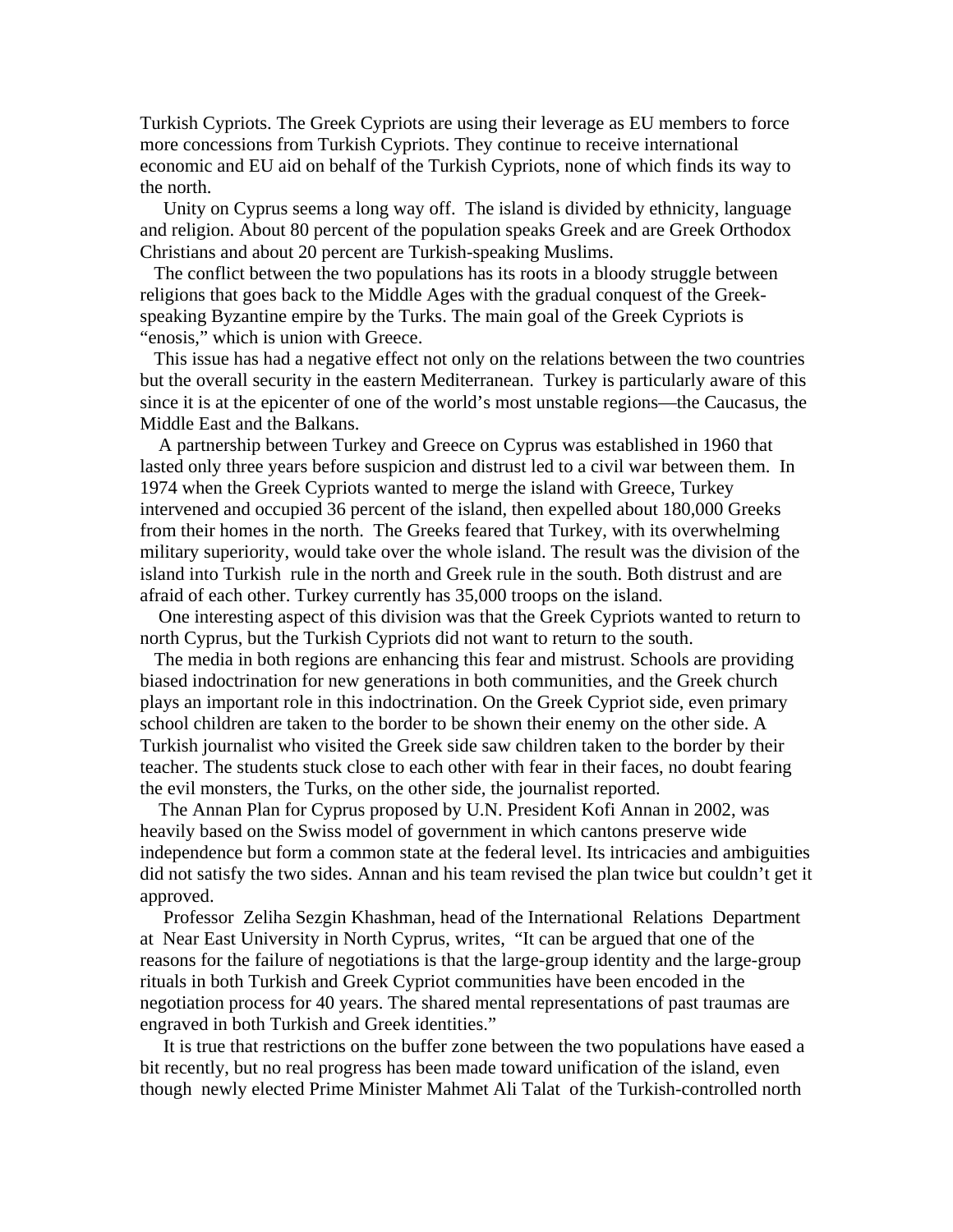is a keen advocate of reunification, unlike the former Turkish Cyprus leader Raul Denktash.

 Khashman thinks the "tree model, " developed at the University of Virginia, might best solve the problem of unity. It is an interdisciplinary approach to conflict reduction that is built on modern psychoanalytic ideas and carried out by a team that includes psychoanalysts, psychiatrists, diplomats, historians and other social scientists, she says.

 "The most important difference between the tree model and other unofficial methods used in conflict resolution is the attention paid to the conscious and unconscious psychology of nations and groups in conflict," she says. She thinks the conflict is ripe for resolution because the context and the time are right for activating the majority of the citizens, eager to join the EU to work for peace.

 Under the tree model, a multi-year process, three components come into play. 1. psychopolitical diagnosis (roots of the tree.) 2. psychopolitical dialogues (the trunk of the tree.) 3. institution building (branches of the tree).

 In referring to the lack of agreement on the 1960 effort, Khashman sees an urgent need for a multimodal and multilevel effort in order to create in Cyprus a foundation that will sustain any agreement that might take place.

 One thing that may help bring about eventual unification on the island is the lure of passports provided by Greek Cypriots for Turkish Cypriots that enable the Turks to find work outside their northern enclave, including anywhere in the EU. About 30,000 Turks have obtained the passports and about 50,000 are awaiting them from the south. Some Greek Cypriot leaders think this might lead to unification under Greek domination rather than a U.N. plan. But Talat and many Turkish Cypriots want the U.N. process revived.

 Claims by Greeks Cypriots in EU courts for recovery of the land taken by the Turks in the north when the country was divided are another problem that arose recently. Talat calls this an effort by the Greeks to frighten Turks by blocking efforts to improve the northern Turkish Cypriot economy with pointless property trials in the European Court of Human Rights. It will be difficult to find a solution to the trials unless the Cyprus problem is solved first, he said.

 Foreigners aren't investing in northern Cyprus property now because of the ambiguous circumstances surrounding ownership of land there, according to Dervis Eroglu, leader of the main opposition National Unity Party,

 If Cyprus appears to be a more immediate problem for Turkey, the Kurds represent a long-term problem.

### **The Kurds**

 The Kurds, whose ancestors came from areas of Mesopotamia and eastern Anatolia long before the Turks arrived, disliked being called Turks from the beginning of the republic, and were quick to demand autonomy. Holders of extreme religious beliefs and combative, they still live in a number of countries, including Iraq, Iran, Syria, Germany, Russia and Turkey where the largest group, estimated at 12 million, lives. They are concentrated in a heartland called Kurdistan, an entity without legal borders, that spans southeastern Turkey, northern Iraq, Iran and parts of Syria. Their numbers may be as high as 35 million. One historian calls those in Turkey co-owners of the country.

 The Kurds have their own culture, history and language, which is Indo-European and related to Persian and has two main dialects -- Zaza and Kirmanci. They are a non-Arab,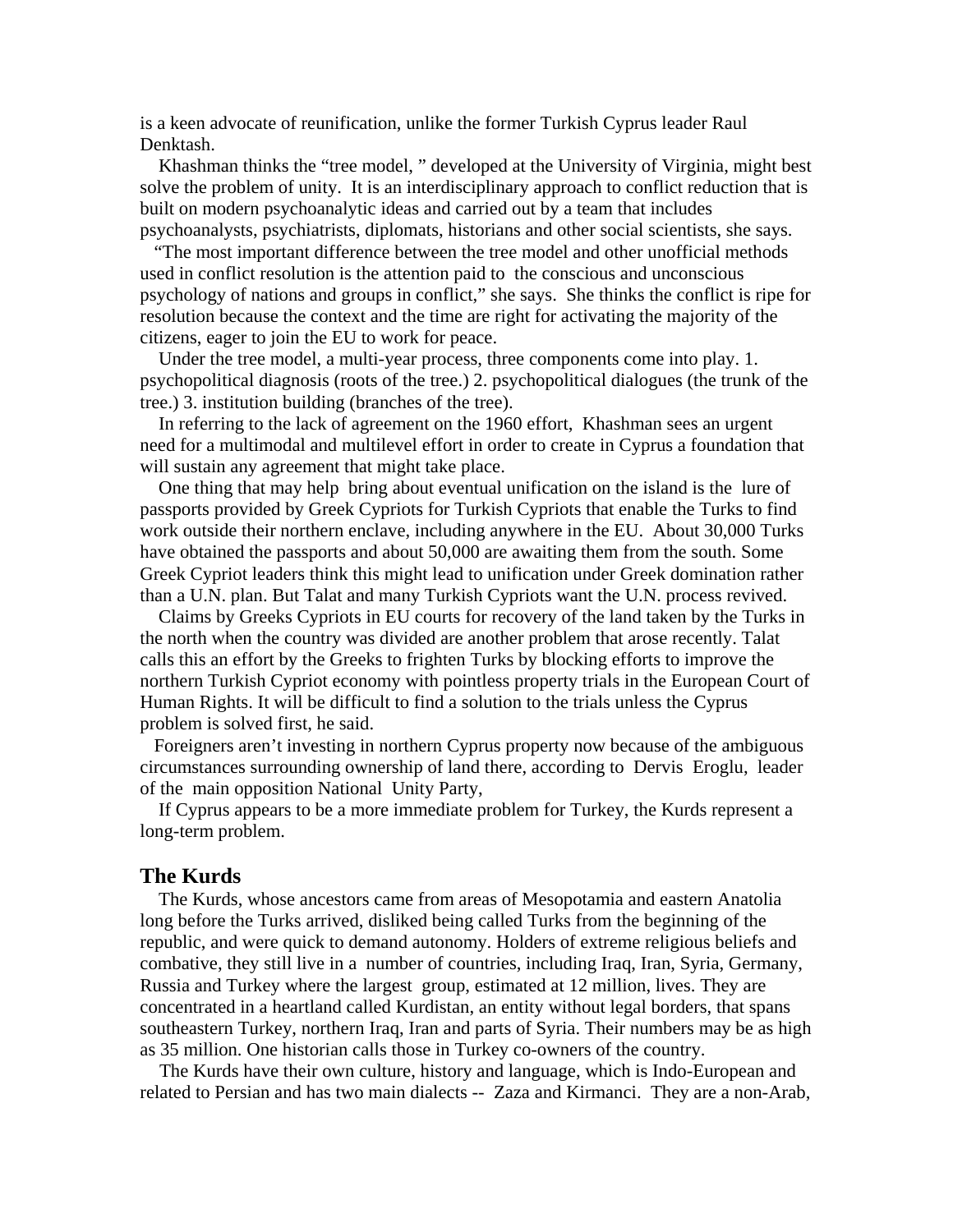mostly Sunni Muslim people, and they are the largest ethnic group lacking a state in the world today.

 They came close to having an independent state shortly after WWI for a short time. The victors of that war, including the United States, agreed to give them their own independent state in the Treaty of Sevres (1920), which carved up the Ottoman Empire after its defeat. The Kurds were hopeful until the new leader of the country, Ataturk, forced the re-negotiation of the treaty. This came about under the Treaty of Lausanne (1923), which made no allowances for an independent Kurdish state.

 The Kurds did not give up and succeeded in establishing the Republic of Mahabad, with Soviet backing in 1946. But a year later the shah of Iran crushed it. Then in 1979, the turmoil of Iran's revolution allowed the Kurds to establish, for a short time, an unofficial border area free of Iranian government control.

 In 1991, following the first Gulf War, the Kurds again got a taste of autonomy, but this was in Iraq. This came three years after Saddam used gas to kill thousands of Kurds in the north of Iraq after the Iraq-Iran war. In this "al Anfal" (spoils of war) or ethnic cleansing in 1988 and 1989, he sought to clear hundreds of Kurds from villages near the border. All told, he forced more than a million to flee from their homes. Many of these were given refuge by Turkey as were refugees earlier fleeing Afghanistan during its war with the Soviet Union.

 Three years later, the Kurds faced continued difficulty in Iraq. Saddam's regime was left intact in Baghdad, and when a Kurdish rebellion against Baghdad failed, the United States and its allies created a de facto Kurdish autonomous zone in the "no-fly zone" in northern Iraq. This gave the Kurds their first real experience with autonomy. The two Kurdish regional governments are run by Jalal Talabani (now president of Iraq) and Masoud Barzani. These rival groups signed a peace agreement in 1995, ending a fouryear war. Talabani and Barzani were appointed to the Iraq Governing Council in 2003. The police and the military in the region are populated and managed by Kurds. Many observers believe that it will be difficult, if not impossible, to get the Kurds in northern Iraq to give this up.

 It was easy for the Turkish government to look askance at the Kurdish situation there. The Turkish government sees this as a potential model for Kurdish autonomy that Kurds in Turkey might adopt. Turkish leaders have stated more than once that if the Kurd carved out an independent state in northern Iraq, Turkey would invade. And Turkish forces have made incursions into the north of Iraq in recent years.

 The Turkish government, from the beginning, placed restrictions on the Kurds, banning use of its language in public, and its military fought factions of Kurdish feudal overlords and their followers over the years since the republic was formed. Nevertheless, a number of Kurds have not been militant and have assimilated well in the country.

 A separatist movement began in the early 1980s, led by Abdullah Ocalan (pronounced OH-Ja-lan), who heads the outlawed Kurdistan Worker's Party, known as the PKK. This group unleashed a reign of terror in southeastern Turkey with widespread violence and death in clashes with the Turkish military. These clashes have occurred in many areas of southeastern Turkey. These separatist elements within the Kurkish population have been a problem for Turkish leaders for most of the 20th century and into the 21st. No one is sure how much support the separatists have in the Kurdish populations as a whole.

From the beginning, Ataturks's secular "civilizing" project flew in the face of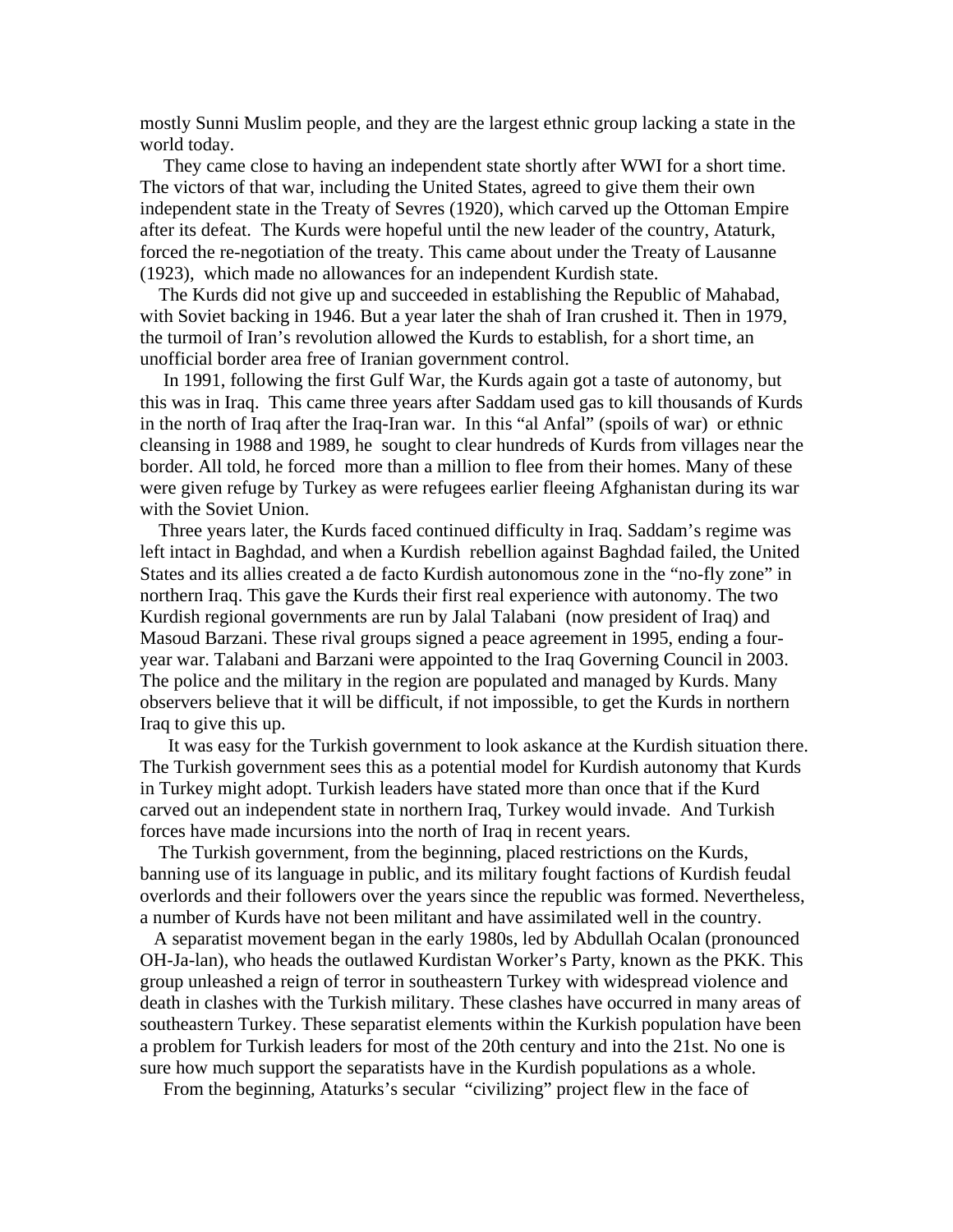religious groups, particularly the Kurds. His plan to use the education system to transmit a sense of identity and a new secular-value system was in conflict with the deeply internalized religious beliefs found within the family and traditional neighborhoods. In effect, this caused the different cultural patterns to compete with one another. This helped turn peripheral groups, such as the Kurds, into centers of resistance. Turkish leaders saw no end of this.

 One of those leaders, Turgut Ozal, elected president in the fall of 1989, sought a solution. He had stated that he himself was part Kurdish and sought a non-military resolution, advocating greater cultural liberty for the Kurds. Although Turkish military campaigns against Kurdish separatists had been under way since the 1980s when separatists started their reign of terror to win independence, Ozal wanted it stopped. He directed that the cabinet repeal the 1983 law forbidding the use of languages other than Turkish. Then in October of 1991, Ozal died of a heart attack. This brought Suleyman Demirel to power as head of a coalition, and in March of 1992, Demirel publicly stated that he recognized the reality of Kurdish ethnicity in Turkey. Still the Kurds have only a low representation in parliament.

 In a move that surprised Demirel and the generals, Ocalan announced in March of 1993 a unilateral cease-fire at a press conference attended by Kurdish former members of parliament. Ocalan had done this by negotiating with Ozal through Talabani. But within a month, the cease-fire broke down and military operations against the PKK continued. The generals thought Ocalan had called for the cease-fire because the PKK had been weakened by campaigns of the previous summer. The PKK's guerrillas wasted no time showing that it hadn't been weakened by ambushing a bus near Bingol and murdering 34 people, 33 of whom were off-duty soldiers. Heavy new fighting again broke out in a number of areas.

 Turkey's politicians never gained control of the military after the 1980 military coup, and efforts to deal with the Kurdish problem continued to be thwarted. The generals repeatedly intimidated the politicians. In March of 1992, their security forces killed more than 90 demonstrators celebrating Nevruz, the Kurdish New Year. At the same time, the number of "unsolved" murders in Kurdish areas climbed. These killings were done by clandestine paramilitary groups who were almost certainly funded by the Turkish state.

 Turkish generals escalated the conflict in 1992 and 1993, sending nearly 250,000 troops into the Kurdish region. They carried out scorched-earth tactics that wiped out nearly 2,000 villages, displaced an estimated 2 million people and resulted in more than 20,000 Turkish casualties. Kurdish refugees flooded into major Turkish cities, especially Duyarbakir, Adana, Mersin, Izmir, and Istanbul, which has the largest Kurdish population of any city in the world.

 The Turkish army also crossed into Iraq many times in minor probes, then staged major incursions from 1992 to 1995 in attempts to destroy Kurdish separatist bases there that were being used against Turkey. While these occurred, European support for the Kurds continued to grow.

 The "Susurluk Incident" in 1996 brought widespread scrutiny to Demirel's female prime minister, Tansu Ciller, an American-educated former economics professor. It also exposed the long-known government connection with criminals. In this incident, a speeding Mercedes with four passengers crashed into a tractor-trailer, killing three of the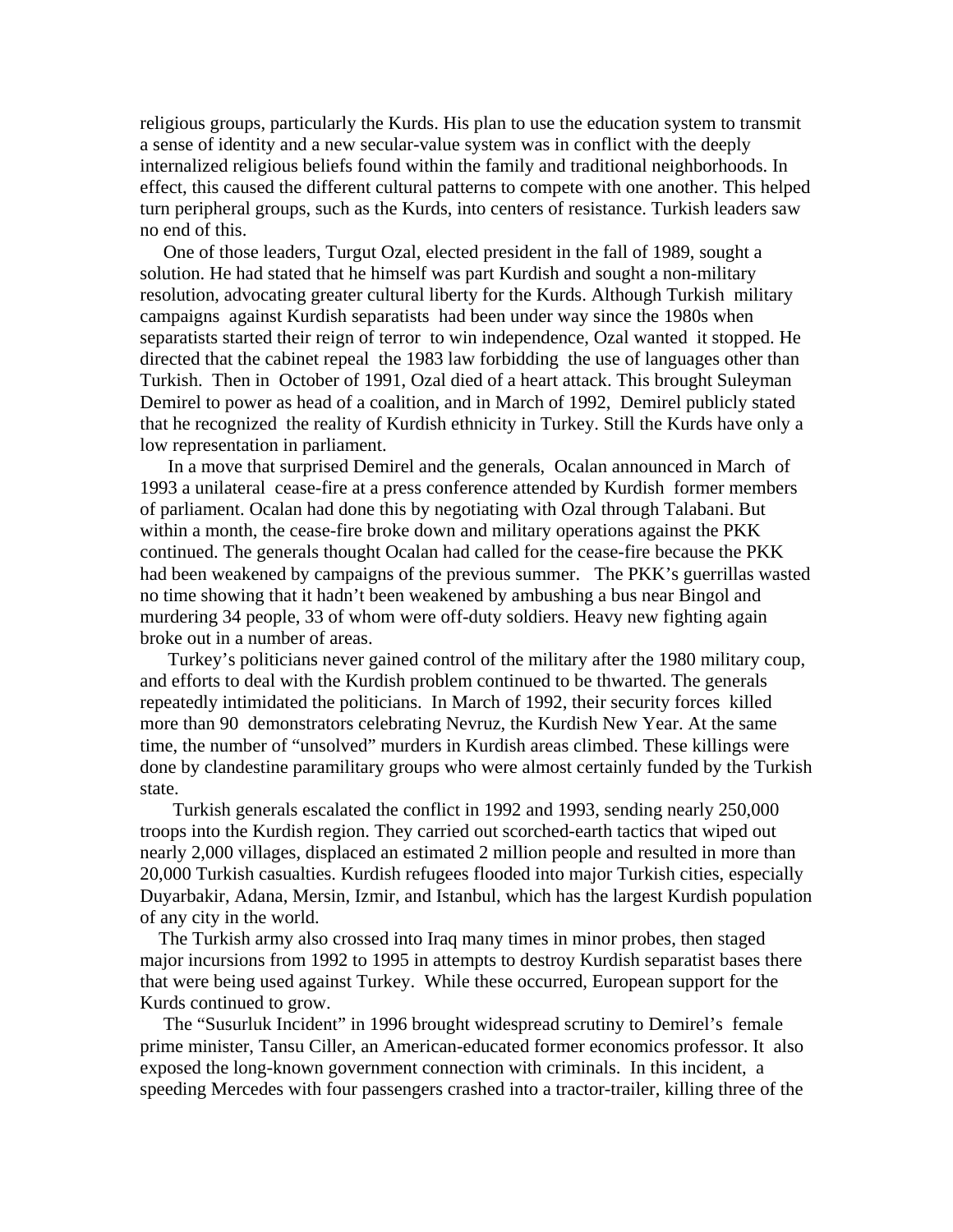occupants. Killed were a criminal right-wing hit man, named Abdullah Cati, a beauty queen and mistress of gangsters, named Gonca Us, and the deputy police chief of Istanbul, Huseyin Kocadag. The survivor was Sedat Bucak, a Kurdish tribal chief and a member of parliament with close ties to Ciller and the village guard movement against the PKK. The collusion between state officials, neo-fascists and criminals had begun in the 1970s when the military entered into an alliance to crush the left. The incident caused anger throughout the country, but there were no serious reverberations because too many politicians and military officers had been involved through the years.

 Turkish newspapers reflected this anger, reporting that the government had been hiring death squads to murder Kurdish rebels and other enemies of the state since the mid-1980s. An aging leader of the far-right Nationalist Movement Party publicly acknowledged that the hit man had been employed by the government. Then former Interior Minister Mehmet Saglam admitted that the Turklish National Security Council had approved the use of illegal means to dispose of the rebels.

 Investigations of Ciller's abuse of the prime ministry slush fund suggested that she had used the account to pay hit men and death squads against suspected Kurdish terrorists in Turkey and abroad. These scandals were not anything new in Turkish politics. Perhaps the worst aspect of it was that gangs of hit men and criminal terrorists operated with the apparent acquiescence of the Turkish military, which found them useful against Kurdish separatists and other political dissidents.

 In the area of human rights, the Kurds, as one of a number of ethnic groups in Turkey, have not enjoyed the same language rights as others. But the Turkish military government did lift a ban on the use of the Kurdish language in unofficial settings in 1991. In 2003, it lifted the ban on the use of Kurdish and other non-Kurdish names, so long as the names used letters of the Turkish alphabet and "did not offend public opinion or undermine public morals." Kurdish names containing the letters, x, w and q, could not be used because they were not part of the Turkish alphabet. That year the government also allowed Kurdish- language television and radio programs to be aired on state-owned and private television and radio channels.

 A year earlier, the government lifted the ban on Kurdish-language education. Such courses have since been allowed in the towns of Adan, Batman, Sanliurfa and Van. In 2003, Diyarbakir was the site of a week-long literary conference in the Kurdish language. It was the first time in years that the Turkish government had permitted such a conference. In another sign that things were changing, last July, an appellate court upheld a lower-court decision against a doctor for citing hatred on the grounds of ethnic differences. Following a clash between the Turkish army and the PKK in which the dead were taken to a nearby clinic, the doctor is reported to have shouted, "You filthy Kurds, you should all be killed. …"

 The Turkish government has been saying for some time that Kurds are fully integrated into society on an equal basis with Turks, citing as evidence the Kurdish origins of such mainstream politicians as Ozal.

 The Kurds themselves are far from unified. Turkey's Kurdish political groupings are perennially in conflict. The Kurdish people over the years have had authoritarian, incompetent and shortsighted, feudal-type leaders. These leaders have led them to internal divisions and civil wars rather than strategically minded opposition against their oppressors in the countries in which they live. These conflicts are reinforced by a history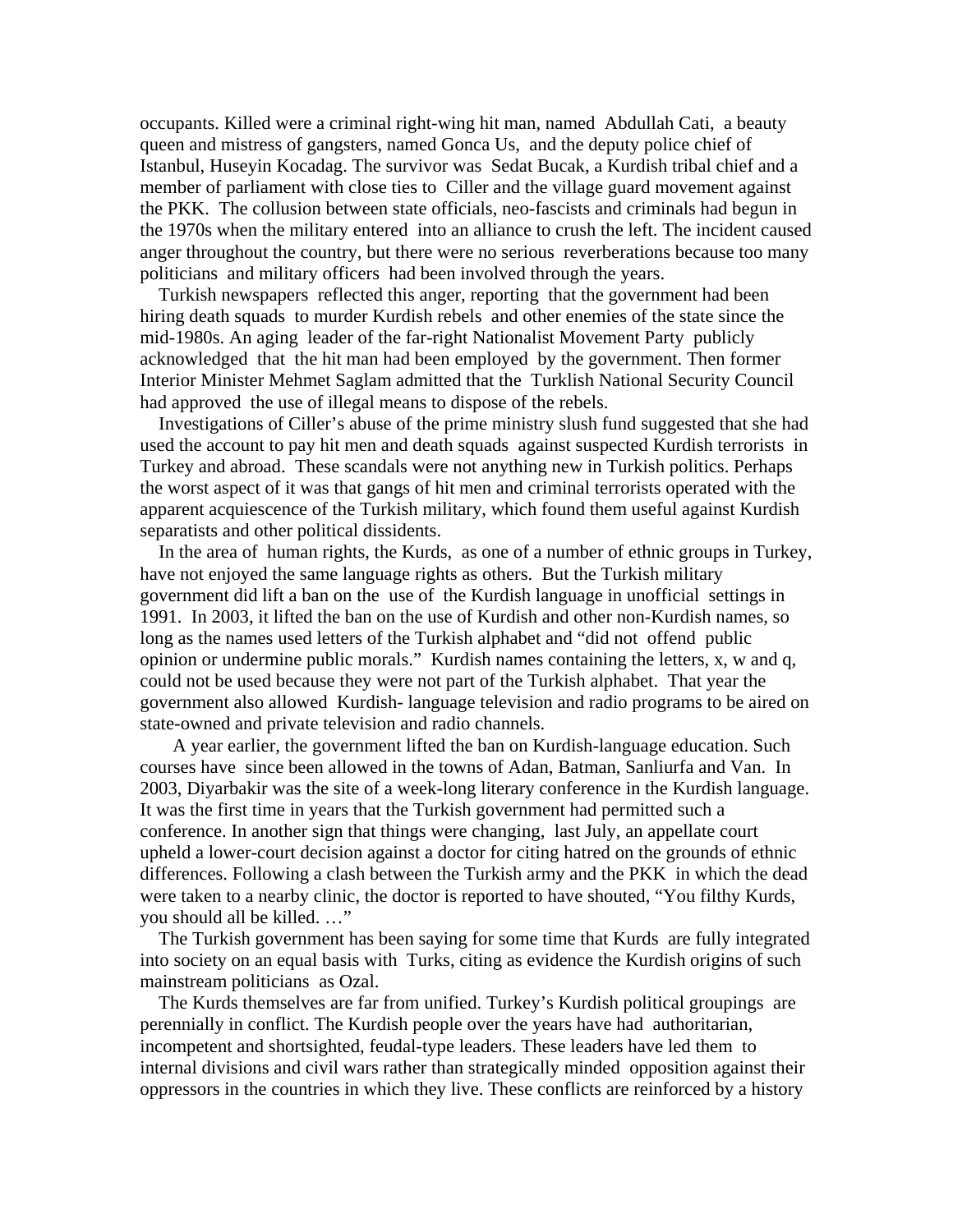of betrayal and exploitation of Kurdish movements by leaders in the regions in which they live.

 The Turkish government's attempts to crush the PKK in southeastern Turkey were often heavy-handed and accompanied by human rights abuses mentioned above. The PKK, led by Ocalan, waged a long, bloody battle against Turkey for Kurdish independence, starting in the 1970. His goal was a socialist revolution in Turkey. At a 1977 meeting in Diyarbakir a group of his followers adopted a document called "The Path of the Kurdish Revolution." The document laid out a plan for violent liberation of Kurdistan from rule by Turkey and collaborators within the Kurdish feudal classes. It became the PKK's official program when the PKK was founded in 1978 after years of recruiting and indoctrinating followers. The terrorist group grew to a strength of thousands by 1992. It became one of the main organizers of terrorist incidents in Europe for much of the 1990s.

 Ocalan fled Turkey before the 1980 military coup, then directed the PKK operations from a base in Syria and Lebanon's Bekaa Valley. Known by his nom de guerre as "Apo," he conducted a ruthless campaign, ostensibly for Kurdish independence but, as widely available PKK internal documents suggest, his goal early on was the creation of a Maoist state in areas of Turkey, Iran and Iraq. Ocalan's ambitions were clearly defined in 1995 at the Fifth Congress of the PKK, where the "Resolution on Internationalism" stated that "by effectively arguing in favor of socialism and by spreading socialist ideas to the people of the region, the PKK is the vanguard for the global socialist movement."

 In 1984, the PKK was a founding member of the Revolutionary Internationalist Movement, a sort of loosely structured Maoist version of Lenin's Comintern. Ocalan had global leadership ambitions and used tactics that are particularly bloody, even by terrorist standards. His main victims have been civilians who refuse to submit to the PKK. Frequent targets include teachers, members of village self-defense groups, and elected local officials.

 Whole Kurdish villages that were involved in joint self-protection schemes sponsored by the Turkish government were sometimes massacred. Members of rival groups and Kurdish landlords were dealt with ruthlessly. In addition, the PKK has a history of planting bombs in crowded streets and markets in Turkey, and in the 1990s added suicide bombings to its repertoire of terrorist activities. The PKK is responsible for the murder of a number of Turks in Germany, where half a million Kurds live. In recent years, the PKK become known as Kongra-Gel, which stands for the People's Congress of Kurdistan (KGK). More recently the name apparently has changed back to PKK.

 In 1998, Syria ended its longtime support of Ocalan as a diplomatic gesture to improve relations with Turkey. Ocalan, 50, labeled a terrorist by the Turkish and the United States governments, was forced to flee. He was captured in early 1999 in Nairobi, Kenya.

 By the time he was arrested, an estimated 30,000 people had been killed in Turkey since the PKK launched its guerrilla campaign in 1984. Some put the death toll as high as 35,000.

 Back in Turkey, Ocalan was thrown in prison on the island of Imrali in the Sea of Marmara. He offered to work for peace between the rebels and the government in exchange for leniency, but promised a "blood bath" if he was executed. Reminding the public that his mother was Turkish, he called for an end to the separatist war, saying that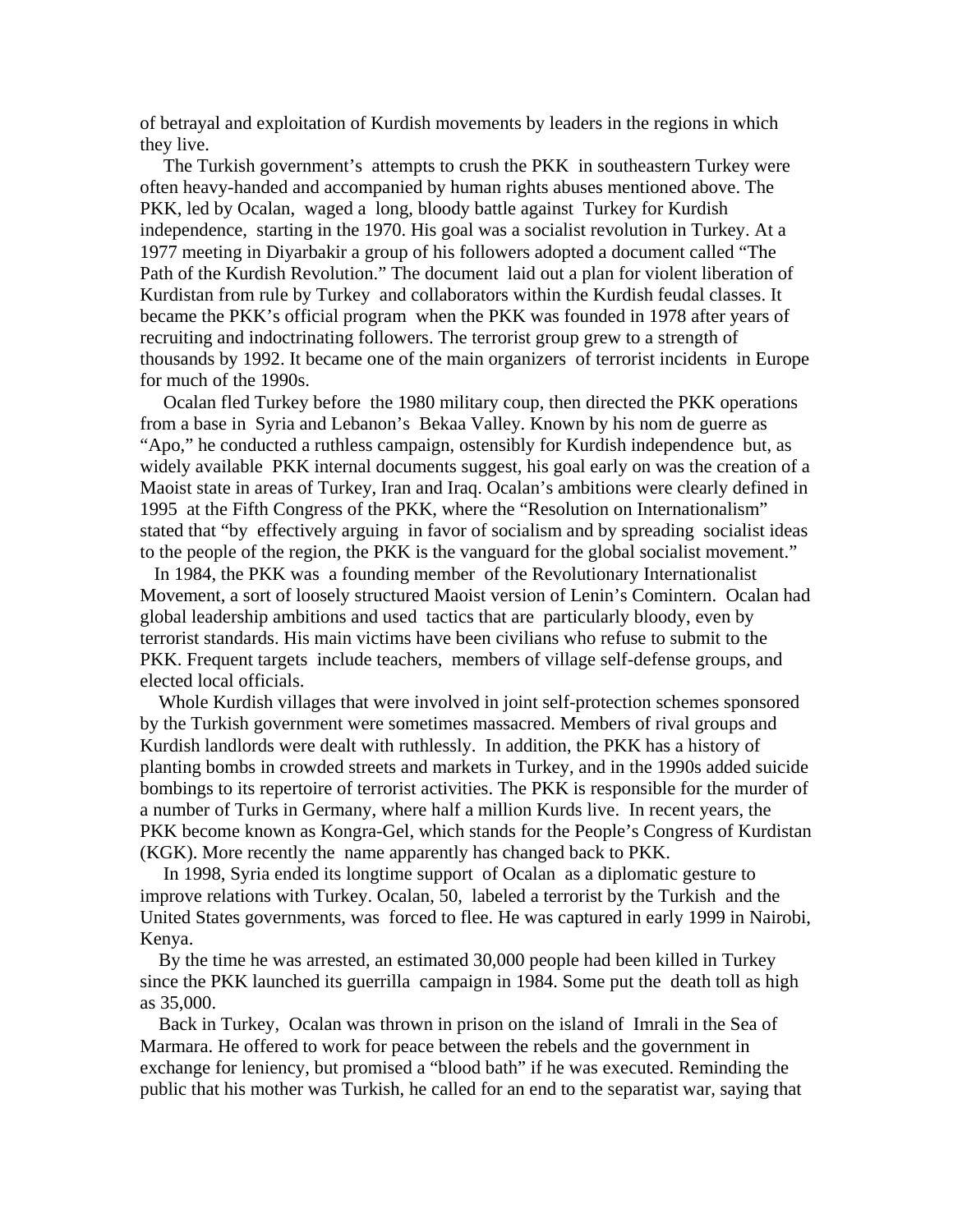the Turks and Kurds were in the end indivisable. He was convicted of treason and separatism on June 29, 1999, and was sentenced to death. He shocked many during his trial when he acknowledged that his group had killed thousands.

 In the wake of his death sentence, Kurdish guerrillas unleashed a wave of attacks on police and civilians throughout Turkey. In November 1999 the sentencing was upheld on appeal. Then on Jan. 12, 2000, the Turkish government, seeking to make itself more acceptable to the EU, announced that Ocalan's sentence would be suspended until the case was reviewed by a European Court of Appeals in Strasbourg, France. In May of this year, the European Court ruled that Ocalan had not received a fair trial in Turkish courts. At this writing, the Turkish government has not indicated what course of action it will take in the case.

 Another Kurdish leader, 44-year-old Leyla Zana, has made headlines in recent years as a result of her treatment by the Turkish government. Were it not for Turkey's efforts to make itself more acceptable to the European Union, she might still be in jail.

 In 1991, Zana was the first Kurdish female to be elected to the Turkish parliament. Three years later her career got sidetracked when she and three other Kurdish lawmakers—Hatip Dicle, Orhan Dogan, and Selim Sadak—were sentenced to 15 years in jail for speaking Kurdish in parliament and for membership in the PKK.

 When she became involved in the plight of women whose husbands were imprisoned by the military regime, and in the course of defending the rights of her husband and other detainees, she was detained during a protest in front of Diyarbakir prison in 1988. For seven days following, she was interrogated and severely tortured.

 Eventually, she assumed an unsolicited leadership role, and her personal development was seen as synonymous with the realization of fundamental rights for the Kurdish population. This culminated in her candidacy for parliament in the 1991 Turkish elections. From her district, she received 84 percent of the votes, representing the Social Democratic Party (SHP) coalition.

 In 1994, under pressure from the Turkish government because she and her party addressed Kurdish-rights issues, she and three deputies were forced out of the SHP and joined the newly formed Democracy Party. When the Turkish Parliament accepted the charge that the Democracy Party was affiliated with the PKK, her parliamentary immunity was lifted. Then based on her speeches and writings in defense of Kurdish rights, she was thrown into prison in Ankara. A Turkish court began trying her for treason in September of 1994. The charges were later reduced to membership in the PKK, and she and her co-defendants were sentenced to 15 years in prison. When the government offered to release her in 1997 for health reasons, she refused to leave, preferring to win her freedom based on the justice of her cause.

 Zana underwent retrials on appeal in 2003 and 2004 and lost again. Then in June of 2004, Turkey's Appeals Court decided to release her and her three co-defendants from jail. The ruling followed a request by Turkey's chief prosecutor to overturn their 15-year sentences. There is little doubt that this was done as part of Turkey's quest to join the EU.

 In January of 2004, Zana reached a "friendly settlement" with the Turkish state at the European Court of Human Rights. Under the settlement, Zana, along with two other Turkish nationals, received financial compensation from the Turkish state for its violation of their right to free expression. Zana received 9,000 euros for damages and for costs and expenses. She immediately announced plans for a political comeback in a new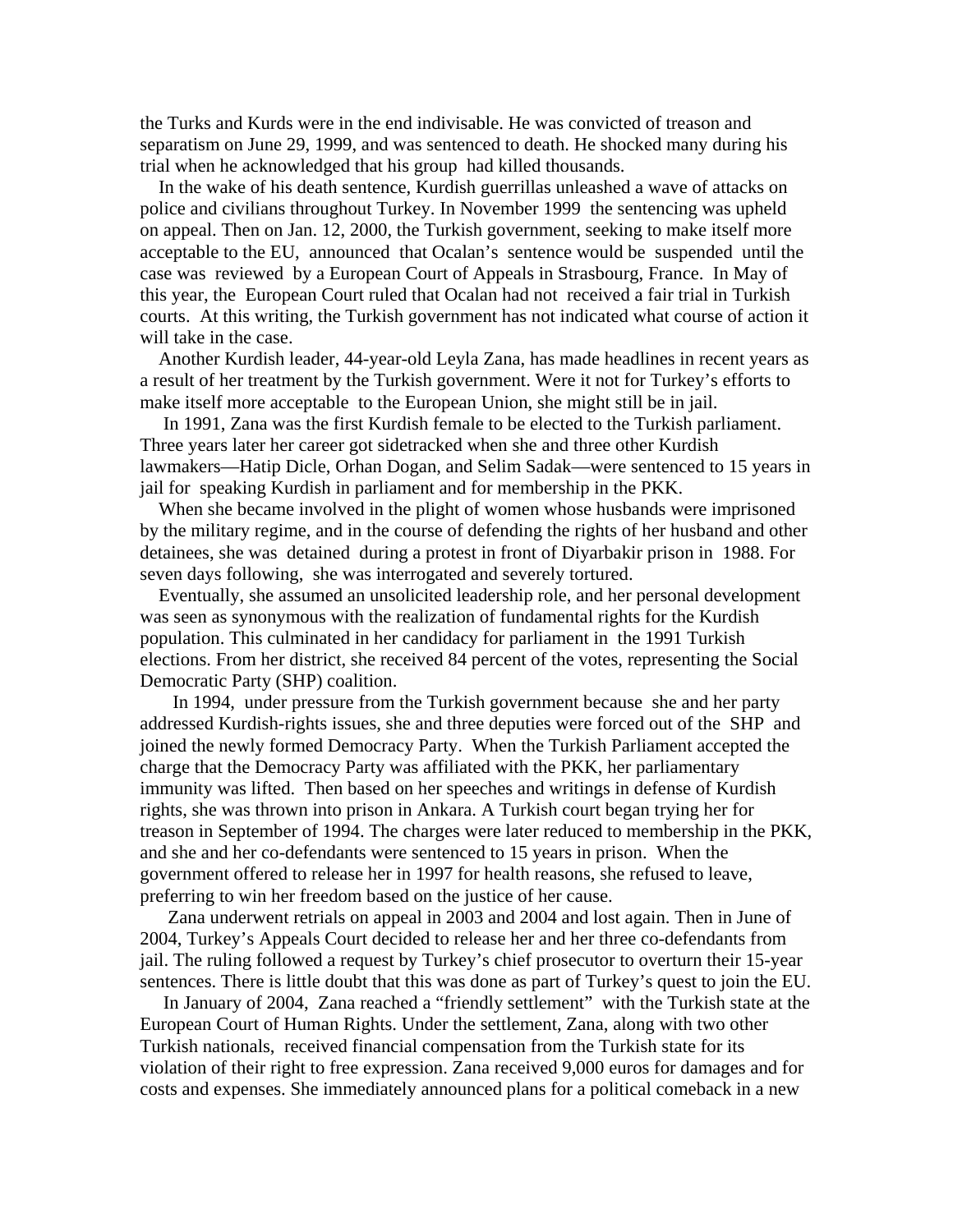party. "We former MPs, once under a political ban and once seen as the boogeymen, sincerely want to serve democracy and peace," she told reporters. "For this reason, we are launching the popular democratic movement."

 In her *Writings from Prison,* a political polemic, she relates that when she had taken the oath of office in parliament, she had added her own words in Turkish and Kurdish. Those words were: "I will work for the fraternal existence of the Turkish and Kurdish people within the context of democracy." As mentioned above, this was the first time anyone had spoken Kurdish in the Turkish parliament.

 Before being elected to parliament, Zana also had worked as a correspondent to a leftist Kurdish newspaper. In her writings, she calls for the "right type" of Western involvement in the Middle East, and in particular Turkey. She praised the emancipatory qualities of Western democracies, but criticized Western military and economic interests in Turkey. Her book was published with the help of Amnesty International and the Kurdish Institutes of Washington and Paris.

 A feminist, her feminist causes disappear into the Kurdish cause. She sees the Kurdish liberation struggle as an opportunity for women to become political, but she stresses the importance of alliance with men. She criticizes two-faced European and American politics and their world-policing order that sells weapons with one hand and gives humanitarian aid with the other.

 The fundamental principle of her new party would be to support Turkey's bid to join the EU and to achieve a peaceful democratic solution to Kurdish demands for more cultural and political rights within Turkey's territorial integrity, she said.

 The majority of Turkish society seems ready for a rapid, meaningful and radical change, Zana said. "The world is changing and Turkey cannot be kept away from this change." She recently praised the Turkish government for its "revolutionary changes" aimed at meeting EU membership criteria.

 She and her three colleagues were adopted by the pan-European bloc as prisoners of conscience and the European parliament awarded Zana its prestigious Sakharov Human Rights Prize in 1995.

 Before a gathering of about 100,000 in Sanliurfa in March celebrating Nevruz, Zana urged Prime Minister Erdogan "not to raise tension if you love this country and do not cause the societies to come up against each other. Consider the peace and democratic functioning of this country as essential," she said.

 Turning to violence against women, she said: "The Turkish premier says there in no torture; whereas our women are tortured in the street. We will never allow our honor to be transgressed."

 In April of this year, she asked the government to grant amnesty to thousands of armed Kurdish rebels as a key step toward ending the Kurdish conflict. "Disarming the youths in the mountains and ridding them of violence will create great synergy on the way to democracy," she said.

 She currently is awaiting another trial, again charging that she did not receive a fair trial in Turkish courts.

 In recent years, Turkey has been at work in the Kurdish region. It has been developing the massive GAP, or Southern Anatoli Project, that is harnessing the significant rivers in that area to produce electricity and then economic development. Factories have been, and will be, developed in the area to bring more jobs and some prosperity to the region. This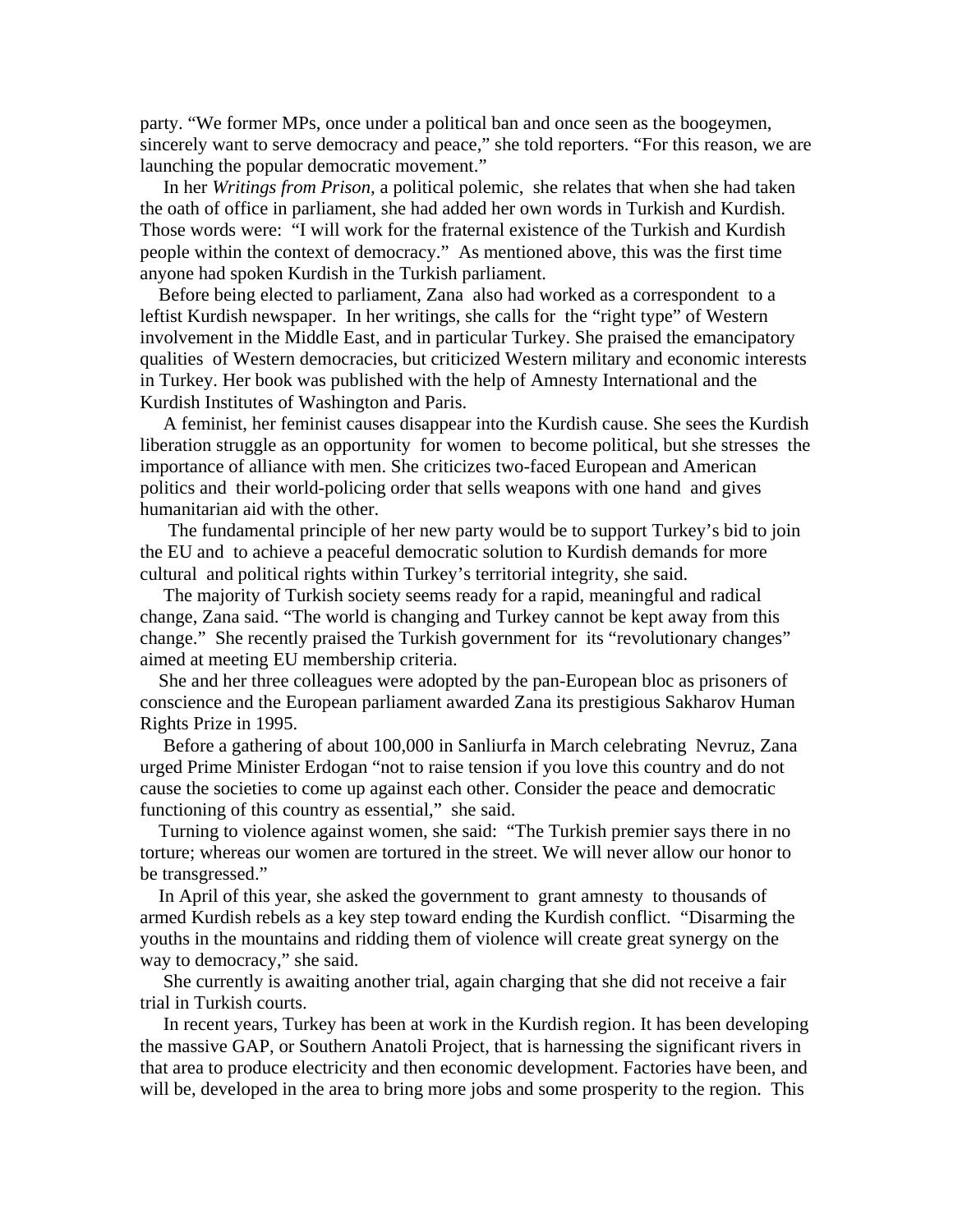region is the land of oil, water and the crossroads of drug smuggling.

Kurdish faction leaders, in addition to the Turkish government and the deposed Saddam, have been guilty of brutalizing and oppressing -- often economically more than militarily -- their own people. For example, in 1996, a group of Kurds invited the Iraqi army into the north in order to harm another group of Kurds. U.S. troops also have clashed with the PKK in Iraq.

 In 2003, the BBC reported that the United States and Turkey had agreed on a plan to eradicate the PKK from northern Iraq. The PKK is thought to have about 5,000 members there. The agreement was important for Turkey at the time, the BBC reported, because it marked a new stage in its long fight with the PKK and was a sign that relations with the United States were improving. Turkey had said it might intervene and evict the Kurdish guerrillas from their mountain strongholds in northern Iraq if the United Stated failed to do so.

 Nevertheless, Pentagon officials and Paul Bremer, U.S. administrator in Iraq at the time, reportedly blocked action against the PKK because it would require thousands of troops that the United States could ill afford to spare while attacks on U.S. forces were escalating.

 Leaders of the two Iraqi Kurdish factions on northern Iraq, Talabani and Barzani, have accused Turkey of undermining gains made by their regional administrations.

 Meanwhile, on a visit to Diyarbakir last fall, EU's Guenter Verheugen, on a factfinding mission, said Turkey must do more to improve the rights of its Kurds and women.

 Although Ataturk's vision of one nation, one language and one culture may be too idealistic, Turkey surely has made huge progress in that direction in its efforts to modernize and to become more acceptable to the EU.

## **The Faculty Seminar: It's value**

 I have been lucky enough to have participated in more than one faculty seminar and I cannot emphasize enough its value to the university, to the faculty members who participate and to me. Scholars, statesmen and others abroad often ask something that goes like this: "You mean your university sponsors and pays for you to go abroad to different countries and to learn in-depth about them through first-hand meetings with all sorts of people? The University of Richmond does that?" When they hear the affirmative, they comment on what a unique and valuable idea it is and what a wonderful school Richmond must be.

 As for faculty participants, it is a chance to further knowledge and get a close look at an area that involves scholarship within individual disciplines. The chance to get away from books and meet source people in another country is both invigorating and enlightening. Just as important, is gives faculty members, who are often too busy on campus to get to know each other a chance to get acquainted and swap ideas about a number of things from scholarship, teaching and students to common everyday things.

 For me, it always affords a chance to do research that involves my discipline, no matter what the topic. Because journalism by its very nature covers a wide range of topics, the study-abroad seminars provide me the chance to stretch, to pursue an area of interest that allows a better understanding of the issues of a particular country. In this case, my interest initially involved the Kurds in Turkey and their situation in that country.